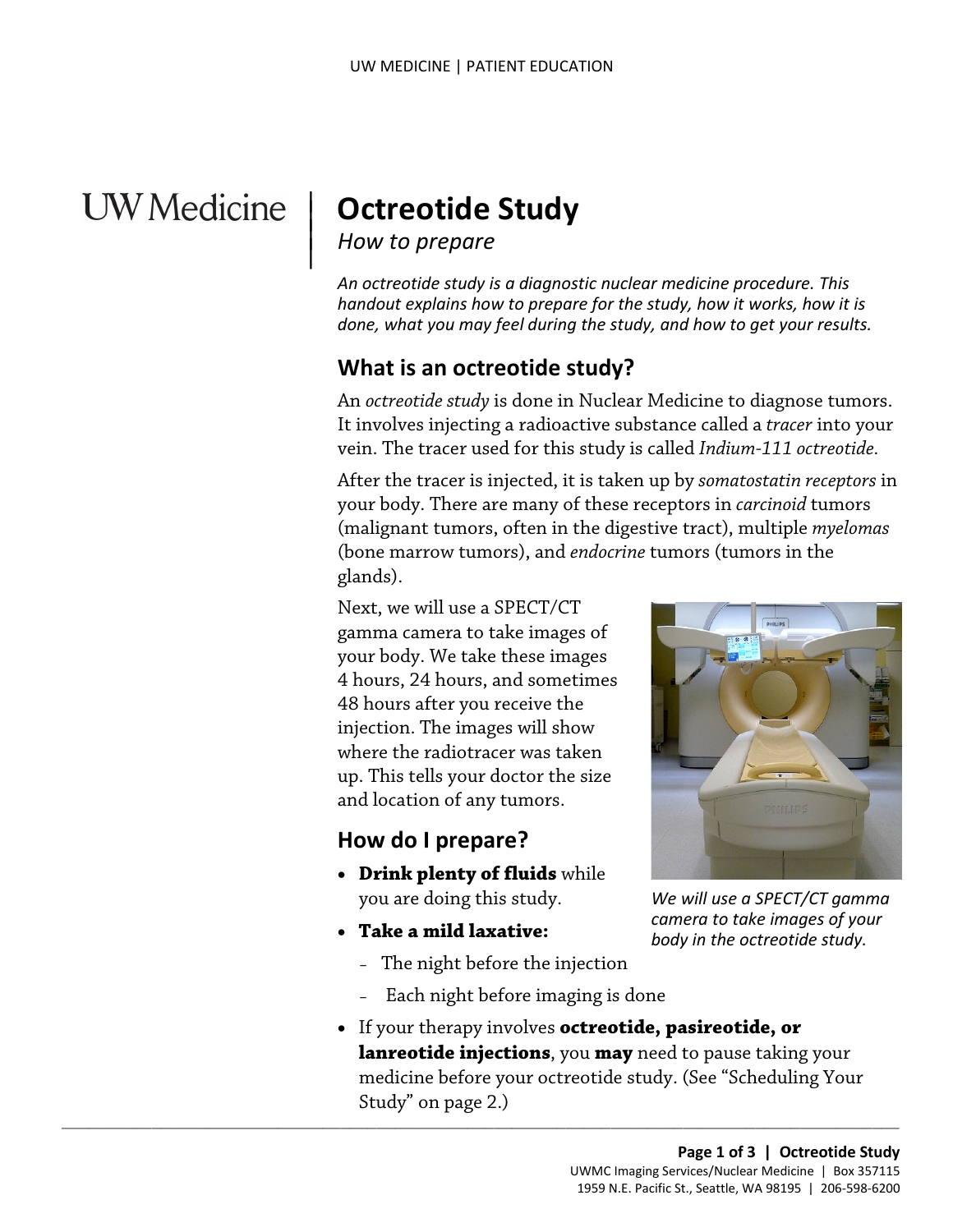

*This is an example of images taken of a patient during an octreotide study. The dark areas show where tracer was taken up.*  • *If you were assigned female at birth:* Tell your provider if you are pregnant or breastfeeding, or if there is any chance you could be pregnant.

## **Scheduling Your Study**

Follow these instructions when planning for your study:

- **Sandostatin (octreotide):** This drug is given every day. You must **not** take this drug for 24 hours before your GA-68 study. Talk with the doctor who prescribed this drug. Find out if it is OK to pause your medicine for this study.
- **Sandostatin LAR (octreotide):** This drug is given every 4 weeks. Schedule your GA-68 study for 1 to 2 days **before** your next injection.
- **Signifor (pasireotide):** This drug is given 2 times a day. Talk with the doctor who prescribed this drug. Find out if it is OK to pause your medicine for this study. Then call Nuclear Medicine Scheduling at 206.598.4240 to find out when to schedule your GA-68 study.
- **Signifor LAR (pasireotide):** This drug is given every 4 weeks. Schedule your GA-68 study for 1 to 2 days **before** your next injection.
- **Somatuline Depot (lanreotide):** This drug is given every 4 weeks. Schedule your GA-68 study for 1 to 2 days **before**  your next injection.

## **How is the study done?**

- When you arrive, the technologist will review the procedure with you and tell your attending doctor that you are in the clinic.
- • *If you were assigned female at birth:* Tell the technologist if there is any chance you could be pregnant.
- • We will place an *intravenous* (IV) line in your arm vein and inject the tracer. The technologist will then remove the IV. After that, you may leave.

### **For Insulinoma Patients**

 $\_$  ,  $\_$  ,  $\_$  ,  $\_$  ,  $\_$  ,  $\_$  ,  $\_$  ,  $\_$  ,  $\_$  ,  $\_$  ,  $\_$  ,  $\_$  ,  $\_$  ,  $\_$  ,  $\_$  ,  $\_$  ,  $\_$  ,  $\_$  ,  $\_$  ,  $\_$  ,  $\_$  ,  $\_$  ,  $\_$  ,  $\_$  ,  $\_$  ,  $\_$  ,  $\_$  ,  $\_$  ,  $\_$  ,  $\_$  ,  $\_$  ,  $\_$  ,  $\_$  ,  $\_$  ,  $\_$  ,  $\_$  ,  $\_$  ,

- We will check your blood sugar level before the study begins.
- is given. This will help avoid *hypoglycemia* (low blood sugar). • We will give you a sugar solution just before and while the tracer